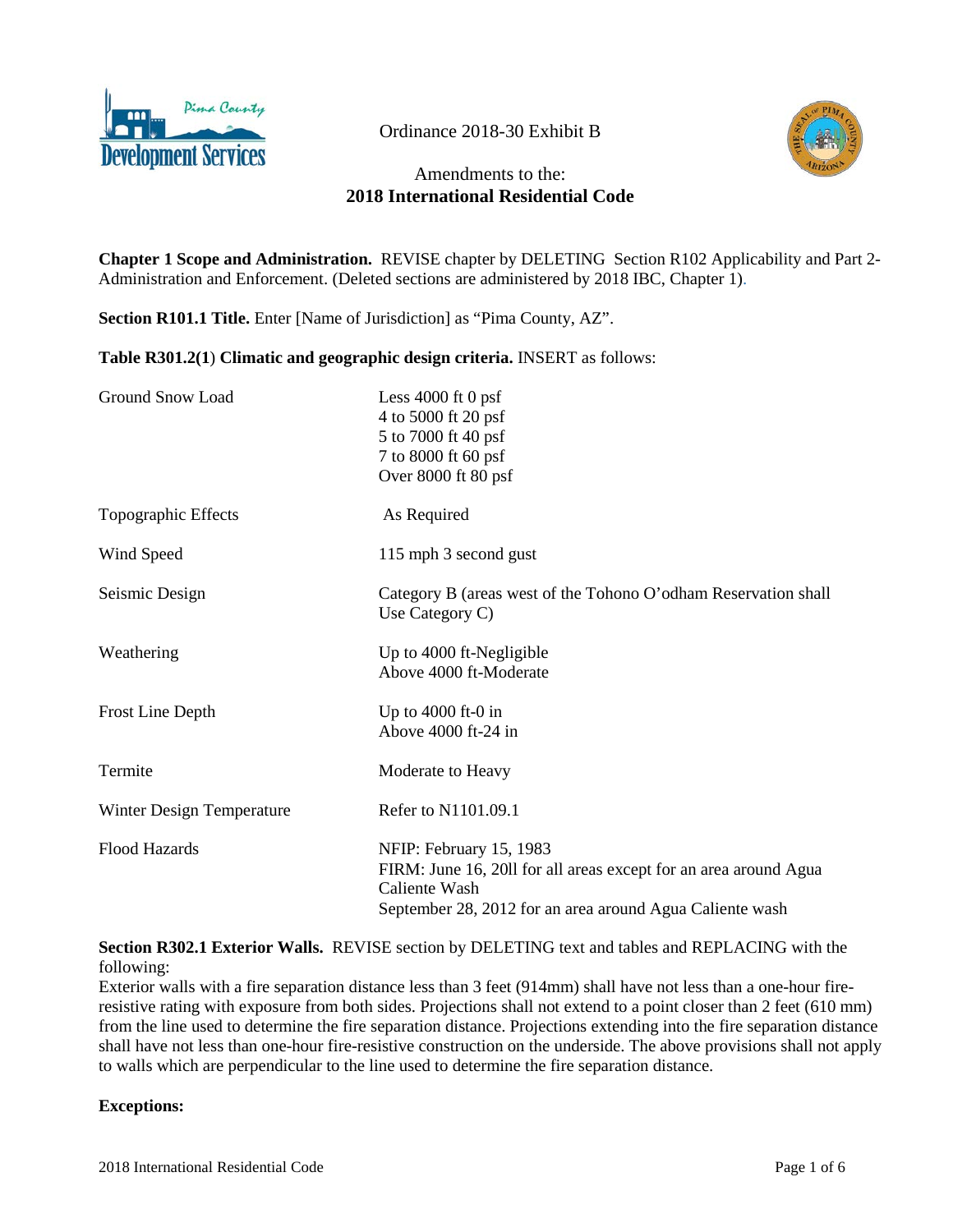- 1. Detached garages accessory to a dwelling located within 2 feet of a lot line may have roof eave projections not exceeding 4 inches.
- 2. Tool and storage sheds, playhouses, ramadas and similar structures exempted from permits are not required to provide wall protection based on location on the lot. Projections beyond the exterior wall shall not extend over the lot line.

### ADD new section R302.1.1 to read:

**Section R302.1.1 Openings.** Openings shall not be permitted in the exterior wall of a dwelling with a fire separation distance less than 3 feet. This distance shall be measured perpendicular to the line used to determine the fire separation distance.

### **Exception:**

- 1. Penetrations shall be permitted in walls that are perpendicular to the line used to determine the fire separation distance.
- 2. Foundation vents installed in compliance with this code are permitted.

#### **Section R303.5.1 Intake openings.** REVISE section by ADDING an exception to read:

**Exception:** Replacement of existing evaporative coolers where the building official determines that the replacement does not constitute a high degree of hazard.

#### **Section R303.**10 **Required heating.** REVISE section by ADDING exception #4 to read:

**Exception**: Spaces able to maintain 60ºF at a point 3 feet above the floor and 2 feet from exterior walls in all habitable rooms over a 48-hour period as demonstrated by section **N1105 Simulated Performance Alternative**.

**Section R309.5 Fire sprinklers**. DELETE section in its entirety.

**Section R313 Automatic Fire Sprinkler Systems**. DELETE section in its entirety.

**Section R802.11.1 Uplift resistance.** REVISE section by DELETING section in its entirety and ADDING the following:

Uplift resistance to minimize microburst effects shall be determined by either method 1 or 2 below:

#### **1. Design-based wind uplift criteria**

Wind uplift requirements shall be determined by using the design wind value of 115 mph within Table R802.11 for the continuous load path transmitting the uplift forces from the rafter or truss ties to the foundation.

### **2. Prescriptive-based wind uplift criteria**

(Please note that the requirements of this section are in addition to those required for the structural connection of wood members).

#### **2.1. Conventionally-framed wood or cold-formed steel structures**

All bearing wall vertical connections shall be clipped with either approved structural sheathing or approved clips to provide a continuous load path from the joist or truss through the ledger or top plate to the bottom wall plate. Where clips are used, they shall be minimum Simpson H2.5 (A34 at ledger), or equivalent load capacity, of configuration to match connection and spaced at intervals not to exceed 24". At openings, lower cripple studs do not require clipping but king/trimmer studs require double clips at bottom and upper cripples, require both full clipping to header as well as header to king stud. All platform framing requires either strapping listed for the purpose or continuous sheathing over rim joist from stud to stud vertically at each floor level.

All non-bearing exterior walls shall be clipped as above except that the spacing may be extended not to exceed every other stud.

#### **2.2. Masonry or concrete structures**

If lateral design requires larger anchors or more conservative spacing, these may be used in lieu of those called out in this section.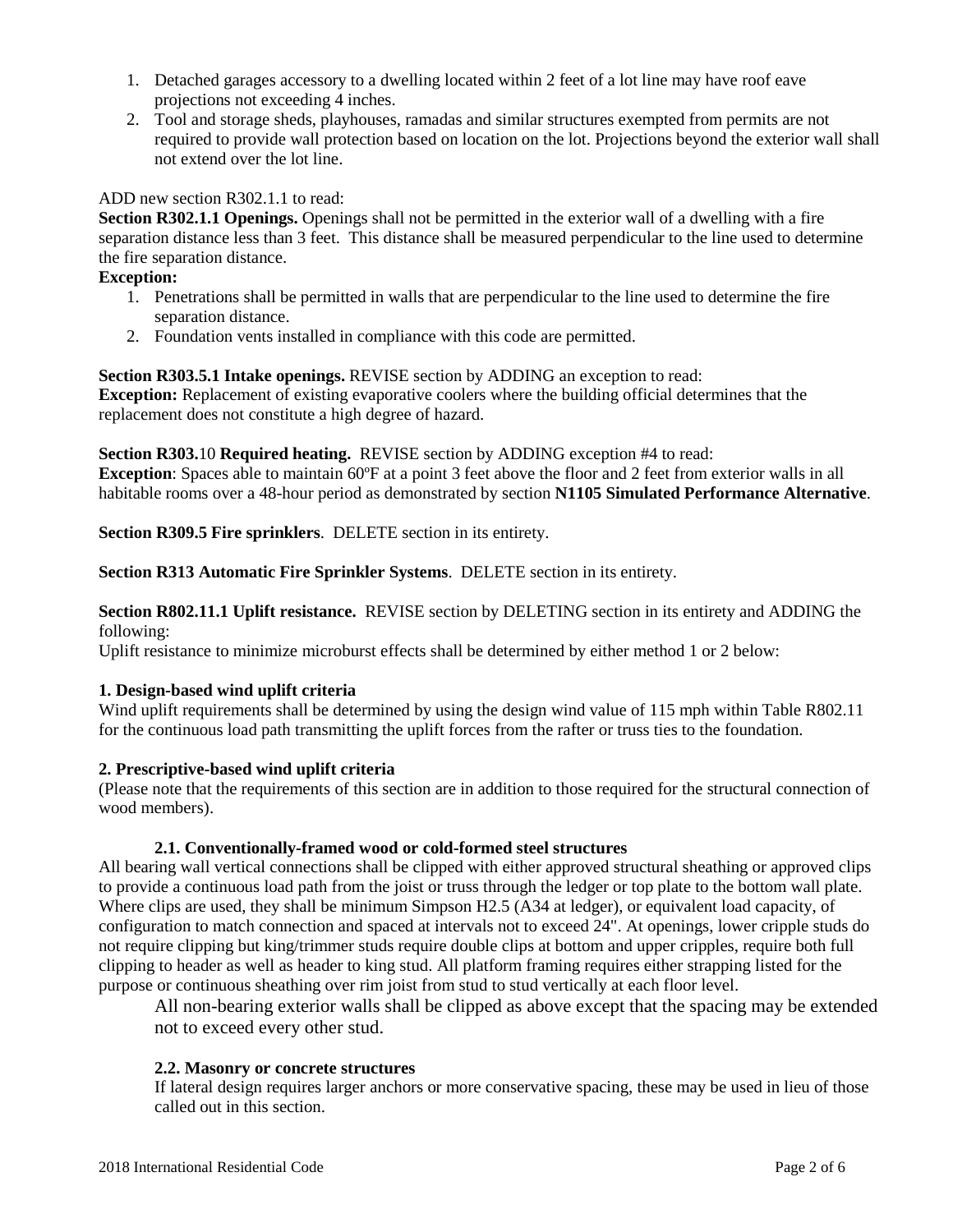### **2.2.1. Roof bearing on wall top plate**

Top plates shall be secured to masonry or concrete walls with minimum 0.5" embedded anchor bolts spaced at intervals not to exceed 48". Each joist or truss shall be clipped to plate at bearing with minimum Simpson H2.5 or equivalent load capacity and of configuration to match connection. Gable end joists or trusses shall also be clipped at intervals not to exceed 48".

### **2.2.2. Roof bearing on wall ledger**

Joists or trusses bearing on a wall ledger shall be secured to masonry or concrete walls with minimum Simpson PAI23 purlin anchors or equal with equivalent load capacity listed for the application and embedded into wall per listing at intervals not to exceed 48". Nonbearing roof diaphragm edges shall have the outermost joist or truss likewise anchored to the wall through blocking.

### **2.3. Structural steel structures**

Structural steel buildings shall have roof members attached by either welds, bolts, screws or other similarly approved connections at intervals not to exceed 48". Ledger designs shall connect to roof trusses with strapping listed for the purpose at intervals not to exceed 48" on all diaphragm sides. If lateral design requires larger anchors or more conservative spacing, these may be used in lieu of those called out in this section.

**Section N1101.4 (R102.1.1) Above code programs.** REVISE section by ADDING the following at the end of the paragraph:

Compliance with the Net-Zero Energy Standard shall be deemed to comply with this code.

ADD new section N1101.09.1 (R302.2) to read: **Section N1101.09.1 (R302.2) Exterior design conditions.**

| <b>Pima County Arizona</b> |                      |                                                                        |                               |                                 |
|----------------------------|----------------------|------------------------------------------------------------------------|-------------------------------|---------------------------------|
|                            |                      | West of the<br>easterly boundary<br>of the principal<br>Tohono O'odham | Under 4,000 feet<br>elevation | 4,000 feet elevation<br>& above |
|                            | <b>CONDITION</b>     | <b>Reservation</b>                                                     |                               |                                 |
| Winter                     | Design Dry Bulb Temp | $36^{\circ}F$                                                          | $35^{\circ}F$                 | $4^{\circ}F$                    |
| Summer                     | Design Dry Bulb Temp | $107$ °F                                                               | $105^{\circ}F$                | $90^{\circ}$ F                  |
|                            | Design Wet Bulb Temp | $69^{\circ}F$                                                          | $66^{\circ}F$                 | $61^{\circ}F$                   |
| Climate zone               |                      | 2B                                                                     | 2B                            | 5B                              |

## **Table N1101.09.1 Exterior Design Conditions**

**Table N1102.14 (R402.1.4) U-Factor alternative.** REVISE the section by ADDING the following to the end of footnote b:

In climate zone 2, an un-insulated earth mass wall with a maximum U-factor of 0.14 shall be deemed in compliance (for computing the U-factor, an R value of 0.3 per inch shall be used for adobe and rammed earth).

**Section N1102.4.1.2 (R402.4.1.2) Testing**. REVISE section by DELETING the third sentence and REPLACING with the following:

Testing shall be conducted by individuals holding current certification for such testing from Residential Energy Services Network (RESNET), Building Performance Institute (BPI) or other *approved* agencies.

**Section M1411.3 Condensate disposal.** REVISE section by ADDING the following at the end of the paragraph: Condensate disposal shall be allowed to terminate as follows: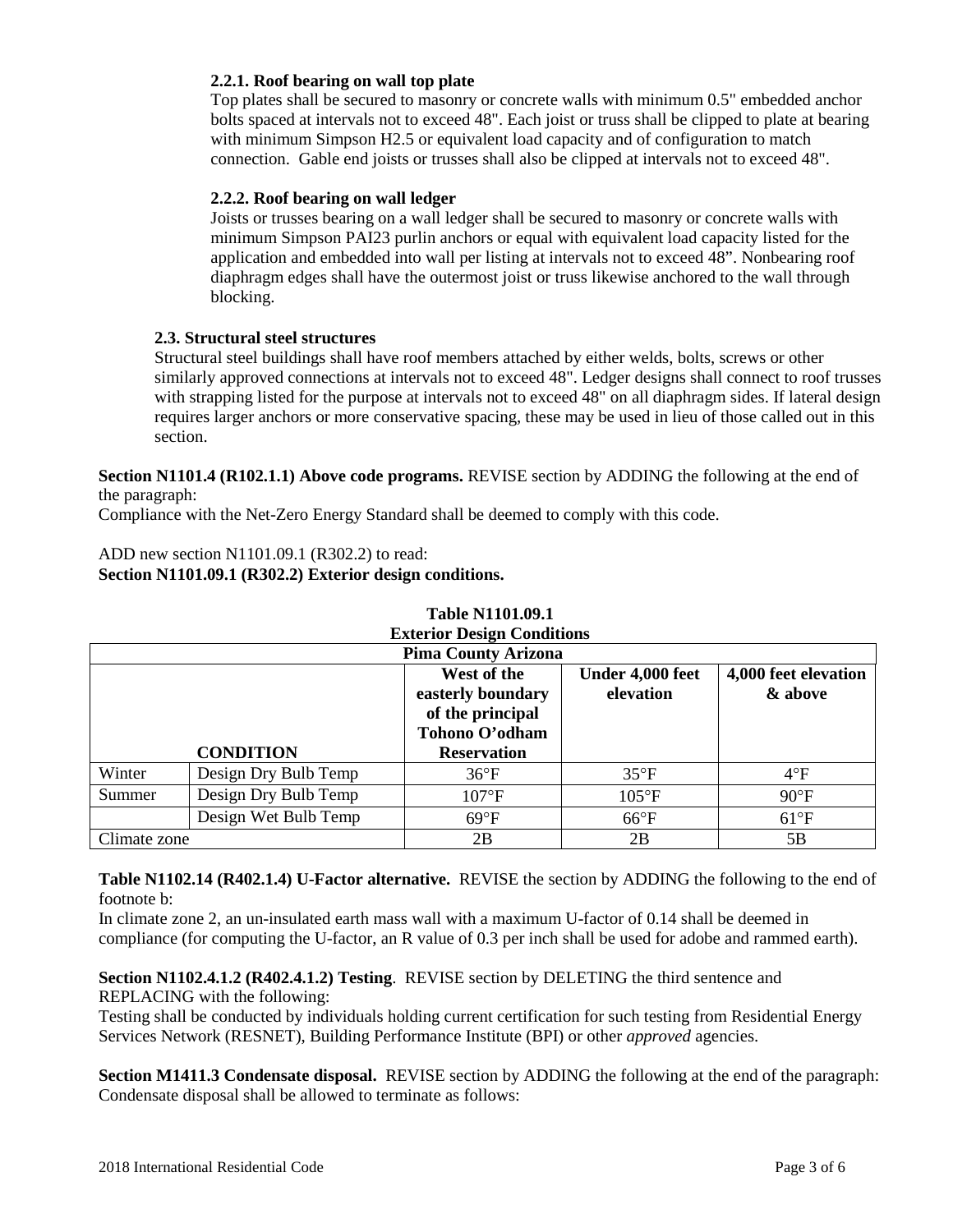- 1. Into an approved fixture tailpiece, funnel drain, waste air gap fitting, floor sink, slop sink and laundry tray.
- 2. At or below grade outside the building in an area capable of absorbing the condensate flow without surface drainage.
- 3. Over roof drains or gutters or downspouts that connect to drainage pipes, provided they terminate at or above grade in an area capable of absorbing the condensate flow without surface drainage.

### ADD new Section M1413.2

**Section M1413.2 Water conservation**. Evaporative cooling systems shall be provided with a recirculating water system. Any bleed off rate used by the system shall be limited to that recommended by the manufacturer. Oncethrough evaporative cooling systems using potable water shall not be permitted.

**Section P2602.1 General.** REVISE section by DELETING last sentence of paragraph 2.

ADD new section P2602.1.1 to read:

**Section P2602.1.1 Individual metering in new dwelling units.** The water supply to all dwelling units shall be individually metered. The metering may be private or utility installed.

**Section P2603.5.1 Sewer depth.** INSERT [number] as "12" in both locations.

**Section P2801.6.1 Pan size and drain.** REVISE section by ADDING the following at the end of the second sentence: "A drain shall not be required for replacement water heaters in locations where no previously installed drain is available or when water heater is installed in a garage."

**Section P2804.6.1 Requirements for discharge pipe.** REVISE section by DELETING item number 2 for areas at or less than 4000 feet elevation.

**Section P2902.5.4 Connection to automatic fire sprinkler systems.** REVISE section by DELETING all text therein and REPLACING it with the following:

The potable water supply to automatic fire sprinkler and standpipe systems shall be protected against backflow in accordance with ARS § 41-2168.

**Table P2903.1 Required capacities at point of outlet discharge.** REVISE table by DELETING the column titled "FLOW PRESSURE (psi)" in its entirety.

**Section P2904.1.1 Required sprinkler locations.** REVISE section by DELETING the first sentence and REPLACING with the following: "Sprinklers are not required within dwelling units. This section serves as a guide for voluntary installation or to allow for a fire separation reduction within sections R302.2 and R302.3."

**Section P3008.1 Where Required.** REVISE section by DELETING paragraph and ADDING new text to read: Where the finish floor elevation is less than 12 inches above the elevation of the next upstream manhole cover in the sewer, a backwater valve shall be installed in the building drain or branch of the building drain serving that floor. Floors discharging from above that reference point shall not discharge through the same backwater valve.

**Section P3008.2 Allowable installations.** DELETE section in its entirety.

**Section P3009 Subsurface landscape Irrigation Systems.** Delete section in its entirety. Shall comply with Arizona Administrative Code Title 18, Chapter 9.

#### ADD new section E3703.8 to read:

**Section E3703.8 Dishwasher and Garbage Disposer Branch Circuits – Dwelling Units.** In residential occupancies, dishwasher and garbage disposer may be on the same 20-ampere branch circuit.

ADD new section E3802.9 to read: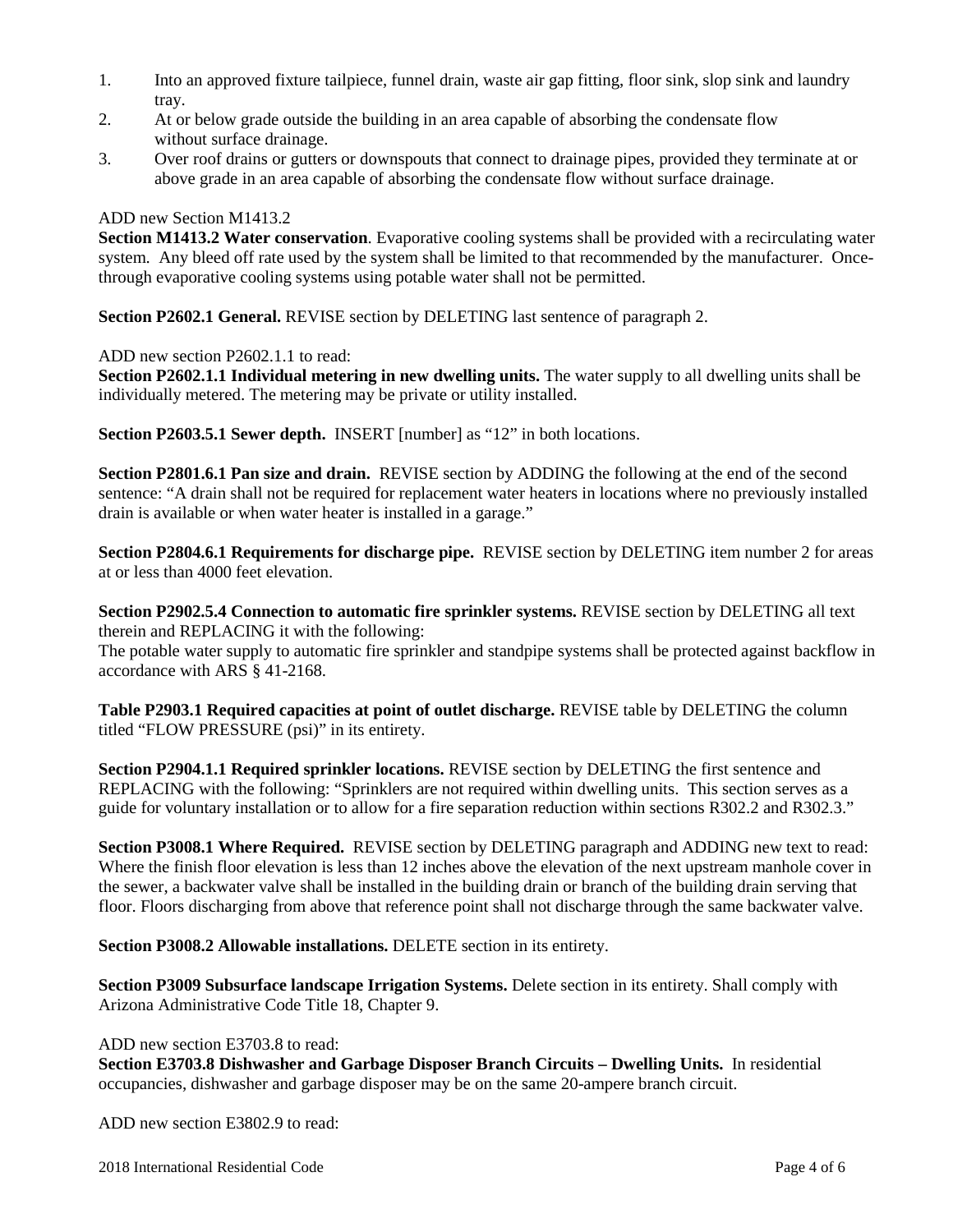**Section E3802.9 Earthen material wiring method.** Type UF Cable shall be permitted to be used in mortar joints of adobe construction in occupancies where the use of Nonmetallic Sheathed Cable is permitted by this code.

Adopt **Appendix H: Patio Covers**.

Adopt **Appendix Q: Tiny Houses**.

**Section AQ103.1 Minimum ceiling heights.** REVISE section by ADDING the following after the first sentence: "For rooms with sloped ceilings, at least 50 percent of the floor area of the room must have a ceiling height of at least 6 feet 8 inches (2032 mm) and no portion of the floor area of the room may have a ceiling height of less than 5 feet (1524)."

**Adopt Appendix R Light Straw-Clay Construction**.

Adopt **Appendix S: Strawbale Construction**.